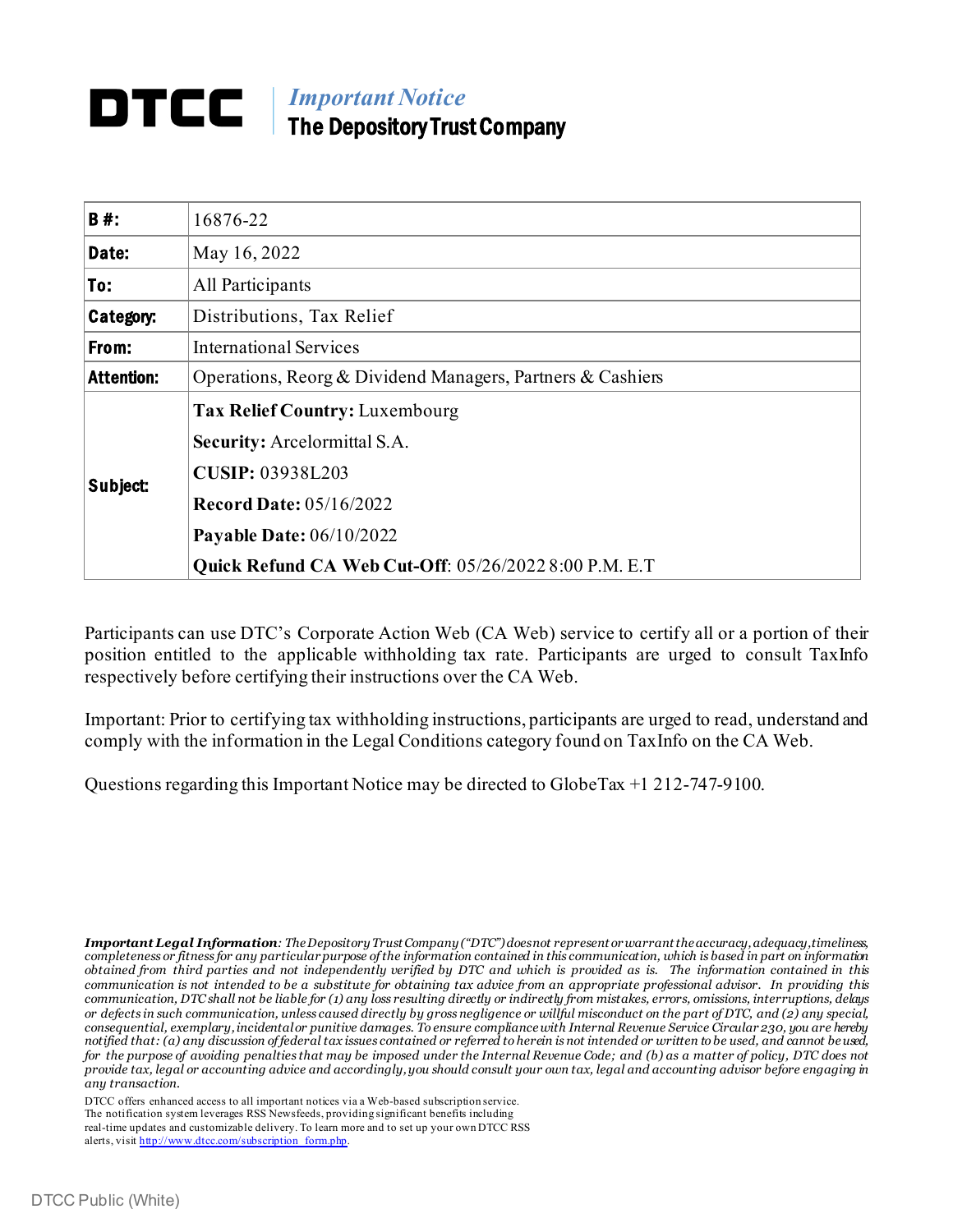



**ArcelorMittal S.A.** has announced a cash dividend and Citibank acts as Depositary for the company's New York Registry Shares ("NYRS") program.

Participants can use DTC's Corporate Actions Web ("CA Web") instructions tab to certify all or a portion of their position entitled to the applicable withholding tax rate. Use of these instruction methods will permit entitlement amounts to be paid through DTC.

On NYRS pay date, all holders will receive this dividend net of the full Luxembourgish statutory withholding tax of 15% with the possibility to reclaim as outlined in this Notice.

**PLEASE NOTE: BANK STATEMENT MUST BE RECEIVED BY GLOBETAX NO LATER THAN JUNE 13, 2022 IN ORDER TO FILE A QUICK REFUND CLAIM. SCANNED COPIES OF THE CERTIFICATES OF PAYMENT WILL BE ACCEPTED.** 

**UNDER DOMESTIC TAX LAW, BENEFICIAL OWNERS WHO ARE NON-INDIVIDUAL RESIDENTS DOMICILED IN THE EUROPEAN UNION WHO ARE ESTABLISHED IN THE NECESSARY LEGAL FORM, AND MEET CERTAIN SHAREHOLDING REQUIREMENTS, MAY BE ELIGIBLE FOR DOMESTIC TAX RELIEF BY SUBMITTING THE REQUIRED DOCUMENTATION. FOR FURTHER INFORMATION ON ELIGIBILITY AND DOCUMENTATION REQUIREMENTS, PLEASE SEE THE ELIGIBILITY MATRIX AND FREQUENTLY ASKED QUESTIONS.** 

**ESP IS NOT CURRENTLY AVAILABLE FOR THIS EVENT. THE FORMS MUST BE MANUALLY CREATED.** 

| <b>DIVIDEND EVENT MATRIX</b> |               |                                  |                         |                      |                      |                             |                 |
|------------------------------|---------------|----------------------------------|-------------------------|----------------------|----------------------|-----------------------------|-----------------|
| <b>ISSUE</b>                 | <b>CUSIP#</b> | <b>UNDERLYING</b><br><b>ISIN</b> | <b>NYRS RECORD DATE</b> | <b>ORD PAY DATE</b>  | <b>NYRS PAY DATE</b> | <b>RATIO</b><br>(DR to ORD) | <b>ORD RATE</b> |
| ArcelorMittal S.A.           | 03938L203     | LU1598757687                     | MAY 16, 2022            | <b>JUNE 10, 2022</b> | <b>JUNE 10, 2022</b> | 1 : 1                       | USD 0.38        |

| <b>FEES &amp; DEADLINES</b>                               |              |                                            |        |                        |                                                   |                                                                                                                                                                                                   |
|-----------------------------------------------------------|--------------|--------------------------------------------|--------|------------------------|---------------------------------------------------|---------------------------------------------------------------------------------------------------------------------------------------------------------------------------------------------------|
| <b>FILING METHOD</b>                                      | <b>BATCH</b> | $\mid$ PAYMENT METHOD $\mid$ CUSTODIAL FEE |        | <b>DSC FEE</b>         | <b>MINIMUM FEE</b><br><b>PER BENEFICIAL OWNER</b> | <b>FINAL SUBMISSION DEADLINE (ESP)</b>                                                                                                                                                            |
| <b>QUICK REFUND</b>                                       | <b>FINAL</b> | DTC                                        | NO FEE | UP TO \$0.01 PER SHARE | N/A                                               | <b>CA WEB DEADLINE</b><br>MAY 26, 2022<br>8:00 P.M. ET<br><b>DOCUMENTATION DEADLINE</b><br>MAY 31, 2022<br>5:00 P.M. ET<br><b>BANK STATEMENT DEADLINE</b><br><b>JUNE 13, 2022</b><br>1:00 P.M. ET |
| <b>LONG FORM</b>                                          | <b>FINAL</b> | <b>CHECK</b><br>OR ACH                     | NO FEE | UP TO \$0.01 PER SHARE | \$25.00                                           | <b>DECEMBER 1, 2022</b>                                                                                                                                                                           |
| *Please see FAQs for country specific Long Form deadlines |              |                                            |        |                        |                                                   |                                                                                                                                                                                                   |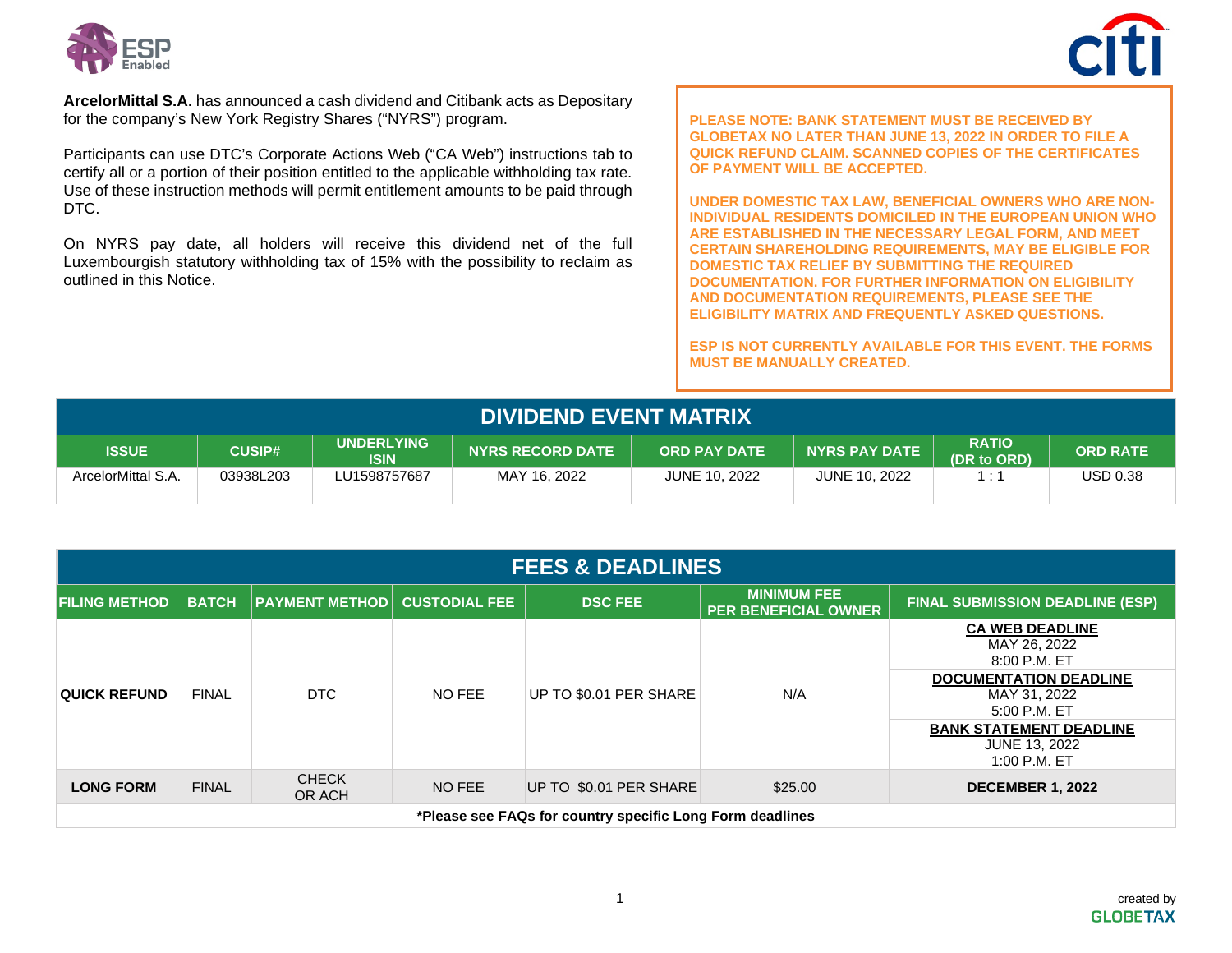| <b>ELIGIBILITY MATRIX - QUICK REFUND &amp; LONG FORM</b>                                                                                                                                 |                               |                                                                                                                                                                                                                                                                              |                                    |                                                                                                                                                                                                                                                                                                                                                                                                          |                                                                                                                                                                                                                |  |
|------------------------------------------------------------------------------------------------------------------------------------------------------------------------------------------|-------------------------------|------------------------------------------------------------------------------------------------------------------------------------------------------------------------------------------------------------------------------------------------------------------------------|------------------------------------|----------------------------------------------------------------------------------------------------------------------------------------------------------------------------------------------------------------------------------------------------------------------------------------------------------------------------------------------------------------------------------------------------------|----------------------------------------------------------------------------------------------------------------------------------------------------------------------------------------------------------------|--|
| <b>RATE</b><br><b>DESCRIPTION</b>                                                                                                                                                        | <b>RECLAIM</b><br><b>RATE</b> | <b>ELIGIBLE RESIDENTS</b>                                                                                                                                                                                                                                                    | <b>ELIGIBLE</b><br><b>ENTITIES</b> | <b>DOCUMENTATION</b><br><b>REQUIRED</b>                                                                                                                                                                                                                                                                                                                                                                  | <b>SIGNATURE</b><br><b>REQUIRED</b>                                                                                                                                                                            |  |
| <b>UNFAVORABLE</b><br>15%                                                                                                                                                                | 0%                            | NON-TREATY COUNTRIES                                                                                                                                                                                                                                                         | <b>NONE</b>                        | <b>NONE</b>                                                                                                                                                                                                                                                                                                                                                                                              | <b>NONE</b>                                                                                                                                                                                                    |  |
| <b>FAVORABLE</b><br>10%                                                                                                                                                                  | 5%                            | AZERBAIJAN, BAHRAIN, BOTSWANA, BRUNEI, CHINA, CZECH REPUBLIC,<br>ESTONIA, GEORGIA, HONG KONG, HUNGARY, INDIA, KOSOVO, LATVIA,<br>MALAYSIA, MAURITIUS, MOLDOVA, QATAR, SERBIA, SEYCHELLES, SRI<br>LANKA, TAIWAN, TRINIDAD AND TOBAGO, TUNISIA, UNITED ARAB<br><b>EMIRATES</b> | <b>ALL</b>                         | 1. COVER LETTER<br>2. CLIENT LISTING<br>1. YES - DTC PARTICIPANT<br>3. POA (BETWEEN BENEFICIAL<br>2. N/A<br>OWNER AND DTC PARTICIPANT)<br>3. YES - BENEFICIAL<br>4. POA (BETWEEN DTC<br><b>OWNER</b><br>PARTICIPANT AND CITIBANK)<br>4. YES - DTC PARTICIPANT<br>5. ORIGINAL CERTIFICATE OF<br>5. N/A                                                                                                    |                                                                                                                                                                                                                |  |
| <b>FAVORABLE</b><br>7.5%                                                                                                                                                                 | 7.5%                          | <b>GREECE</b>                                                                                                                                                                                                                                                                | <b>ALL</b>                         |                                                                                                                                                                                                                                                                                                                                                                                                          |                                                                                                                                                                                                                |  |
| <b>FAVORABLE</b><br>5%                                                                                                                                                                   | 10%                           | <b>CYPRUS, SAUDI ARABIA</b>                                                                                                                                                                                                                                                  | <b>ALL</b>                         | RESIDENCE (TAX YEAR 2022)<br>6. CERTIFICATE OF PAYMENT<br>7. BANK STATEMENT*                                                                                                                                                                                                                                                                                                                             | 6. YES - DTC PARTICIPANT<br>7. YES - DTC PARTICIPANT                                                                                                                                                           |  |
| <b>EXEMPT 0%</b><br><b>DOUBLE</b><br><b>TAXATION</b>                                                                                                                                     | 15%                           | BRUNEI, KAZAKHSTAN, LAOS, RUSSIA, UNITED ARAB EMIRATES                                                                                                                                                                                                                       | <b>GOV</b>                         | 8. FORM 901BIS                                                                                                                                                                                                                                                                                                                                                                                           |                                                                                                                                                                                                                |  |
|                                                                                                                                                                                          |                               | CANADA, RUSSIA, SWITZERLAND                                                                                                                                                                                                                                                  | <b>PEN</b>                         |                                                                                                                                                                                                                                                                                                                                                                                                          |                                                                                                                                                                                                                |  |
| <b>TREATY</b>                                                                                                                                                                            |                               | <b>SINGAPORE</b>                                                                                                                                                                                                                                                             | <b>ALL</b>                         |                                                                                                                                                                                                                                                                                                                                                                                                          |                                                                                                                                                                                                                |  |
| <b>EXEMPT 0%</b><br><b>DOMESTIC TAX</b><br><b>LAW</b><br>(ART. 147 LIR)                                                                                                                  | 15%                           | NON-INDIVUDAL SHAREHOLDERS FROM ALL COUNTRIES WHO HAVE MET<br>THE CUMULATIVE CONDITIONS SET FORTH UNDER ART, 147 LIR                                                                                                                                                         | SEE FAQ &                          | 1. COVER LETTER<br>2. CLIENT LISTING<br>3. POA (BETWEEN BENEFICIAL<br>OWNER AND DTC PARTICIPANT) 2. N/A<br>4. POA (BETWEEN DTC<br>PARTICIPANT AND CITIBANK)<br>5. ORIGINAL CERTIFICATE OF<br>ANNEX I FOR RESIDENCE (TAX YEAR 2022)<br>REQUIREMENTS 6. CERTIFICATE OF PAYMENT<br>7. BANK STATEMENT*<br>8. ANNEX I<br>9. SATISFYING DIRECT<br><b>SHAREHOLDING</b><br><b>REQUIREMENTS</b><br>9. FORM 901BIS | 1. YES - DTC PARTICIPANT<br>3. YES - BENEFICIAL<br><b>OWNER</b><br>4. YES - BENEFICIAL<br><b>OWNER</b><br>5. N/A<br>6. YES - DTC PARTICIPANT<br>7. YES - DTC PARTICIPANT<br>8. N/A<br>9. YES - DTC PARTICIPANT |  |
| *Note: All documents listed in BLUE FONT are required for Long Form only.<br>*GlobeTax must receive the bank statement no later than June 13, 2022 in order to file Quick Refund claims. |                               |                                                                                                                                                                                                                                                                              |                                    |                                                                                                                                                                                                                                                                                                                                                                                                          |                                                                                                                                                                                                                |  |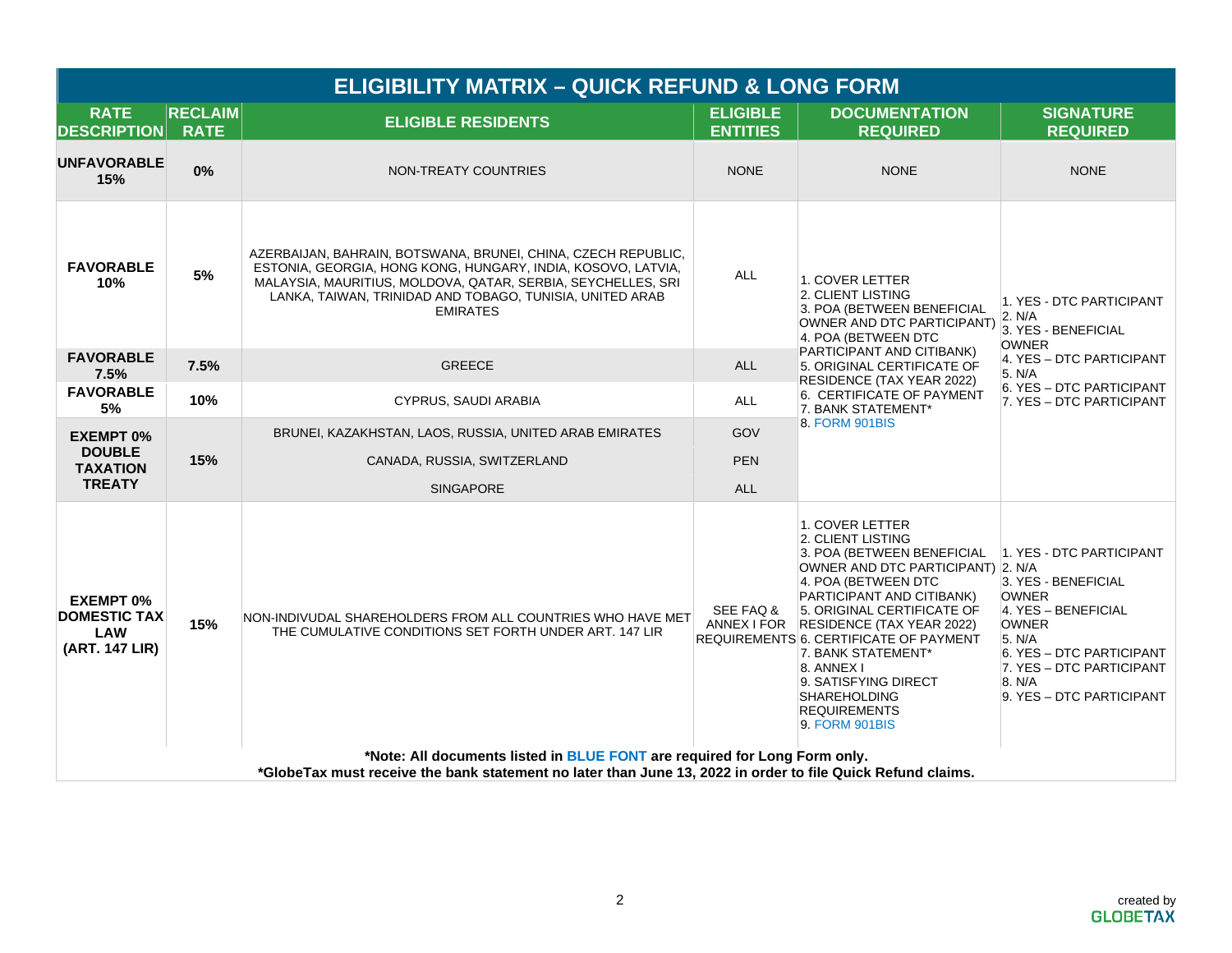## **INDEMNIFICATION:**

I/We have determined that the beneficial owner(s) of the shares (individual or legal entity) is eligible for the preferential rates as stated herein and I declare that I have performed all the necessary due diligence to satisfy myself as to the accuracy of the information submitted to me by these beneficial owners.

I/ We hereby certify that I/We will indemnify Citibank, N.A., (and its agents) for any liability Citibank, N.A. may incur as a result of reliance upon information provided by such Participant in connection with a C.A. Web election, a claim for refund, or a failure to provide information requested by the Tax Authorities. Citibank, N.A. shall not be liable for failure to secure the refund. The Participant shall be liable for any loss due to foreign exchange fluctuation. The Participant agrees to immediately return to Citibank, N.A. any funds erroneously received as a result of an improper EDS election or refund claim. In addition, The Participant agrees to pay any interest, additions to tax or penalties thereon. This is not tax advice. Please consult your tax advisor.

| <b>CONTACT DETAILS</b>       |                                |  |  |  |
|------------------------------|--------------------------------|--|--|--|
| <b>DOMESTIC PHONE (U.S.)</b> | 1-800-628-4646                 |  |  |  |
| <b>DOMESTIC FAX (U.S.)</b>   | 1-800-628-4646                 |  |  |  |
| <b>INTERNATIONAL PHONE</b>   | 1-212-747-9100                 |  |  |  |
| <b>INTERNATIONAL FAX</b>     | 1-212-747-0029                 |  |  |  |
| <b>GROUP EMAIL</b>           | ITALYESP@GLOBETAX.COM          |  |  |  |
| <b>COMPANY</b>               | GLOBETAX SERVICES INC.         |  |  |  |
| <b>STREET ADDRESS</b>        | ONE NEW YORK PLAZA, 34TH FLOOR |  |  |  |
| CITY/STATE/ZIP               | NEW YORK, NY 10004             |  |  |  |